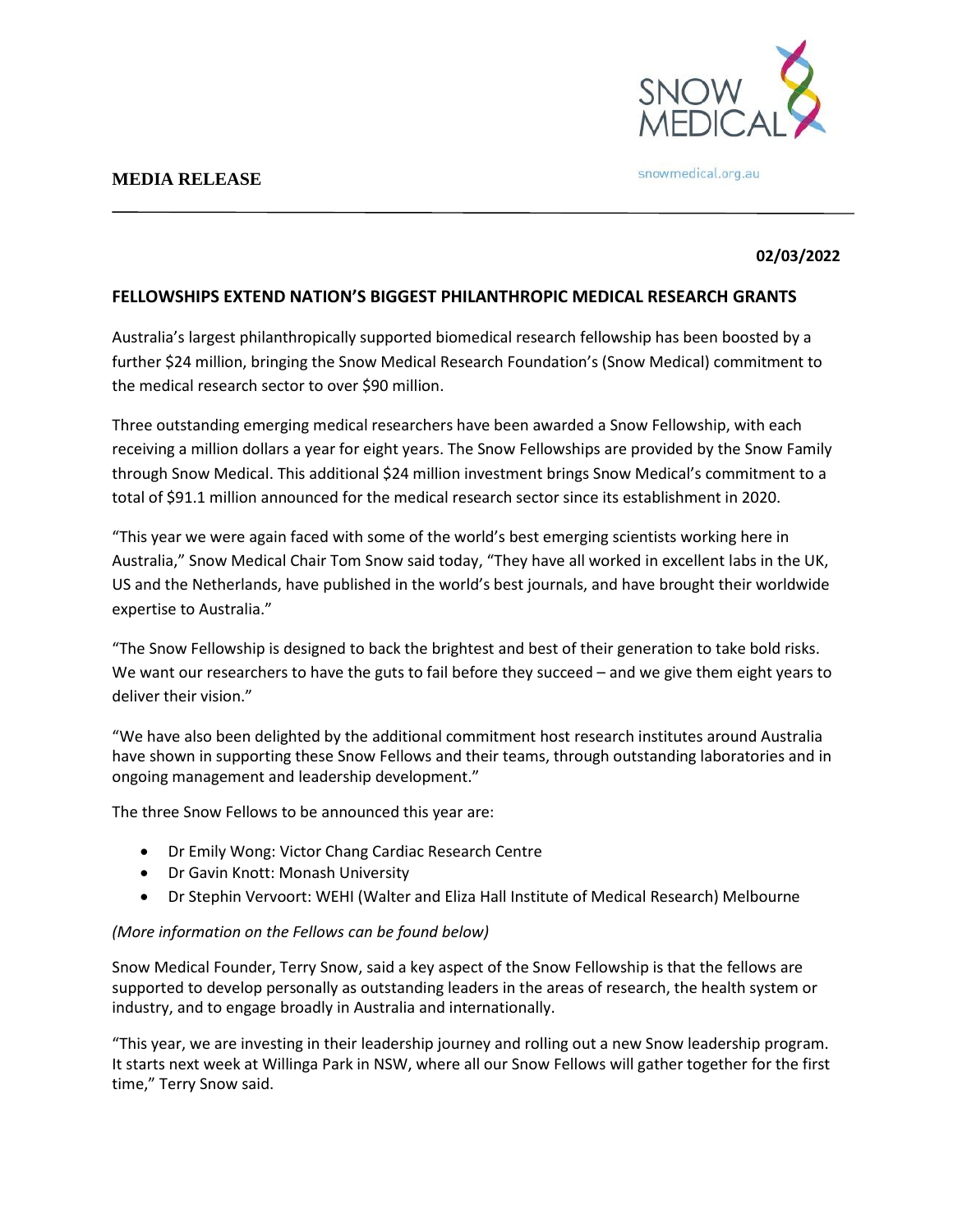

"We are interested in supporting exciting research that is both globally outstanding and allows Australia to play a leading role. This is about keeping and developing the best and brightest scientists here in Australia."

Dr Emily Wong says the investment from the Snow Medical Research Foundation will allow her to accelerate her research into the dark genome to understand its impact in causing heart disease.

"I feel incredibly honoured to be a Snow Medical Fellow. This level of support is transformative. My research vision would not be possible without this level of sustained funding. I'm thrilled to be able to expand this research, which has the potential to alter our understanding of heart disease and shine a light on the dark genome and its disease-causing variations," Dr Wong said.

Fellowship funding is available to set up and operate a research laboratory and will provide salaries for the Snow Fellow and post-doctoral researchers, PhD student scholarship top-ups, technical and laboratory management support, project funds and leadership development.

"At Monash University we are passionate about innovating biomedicine through discovery," Snow Fellow Dr Gavin Knott added. "Our receipt of a Snow Fellowship and this 8 - year investment in further developing Australia's mRNA research capacity is incredibly timely. It positions us to lead the development of some very exciting new tools. "

Dr Stephin Vervoort agreed, "I am incredibly grateful for this exciting opportunity that will allow me to think big and take risks to tackle the big questions in medical research."

"It is my passion to create scientific discoveries that will be used in textbooks to educate the next generation of researchers and use these fundamental insights to create enhanced treatment options for people living with cancer."

Over the coming year Mr Tom Snow outlined both an ongoing focus on gender equity, and a move to attract international applicants, funders and collaborations. "As borders open up, we will continue to encourage outstanding women to apply, and will commence our original plan to engage internationally."

The next Snow Fellowship round is now open, including for international applicants.

ENDS

### **Media contacts**

- Snow Medical Chris Wagner: 0434 378 939
- Victor Change Julia Timms: 0457 517 355
- WEHI Hashela Kumarawansa: 0421 456 663
- Monash Dale Amtsberg: 0422 002 720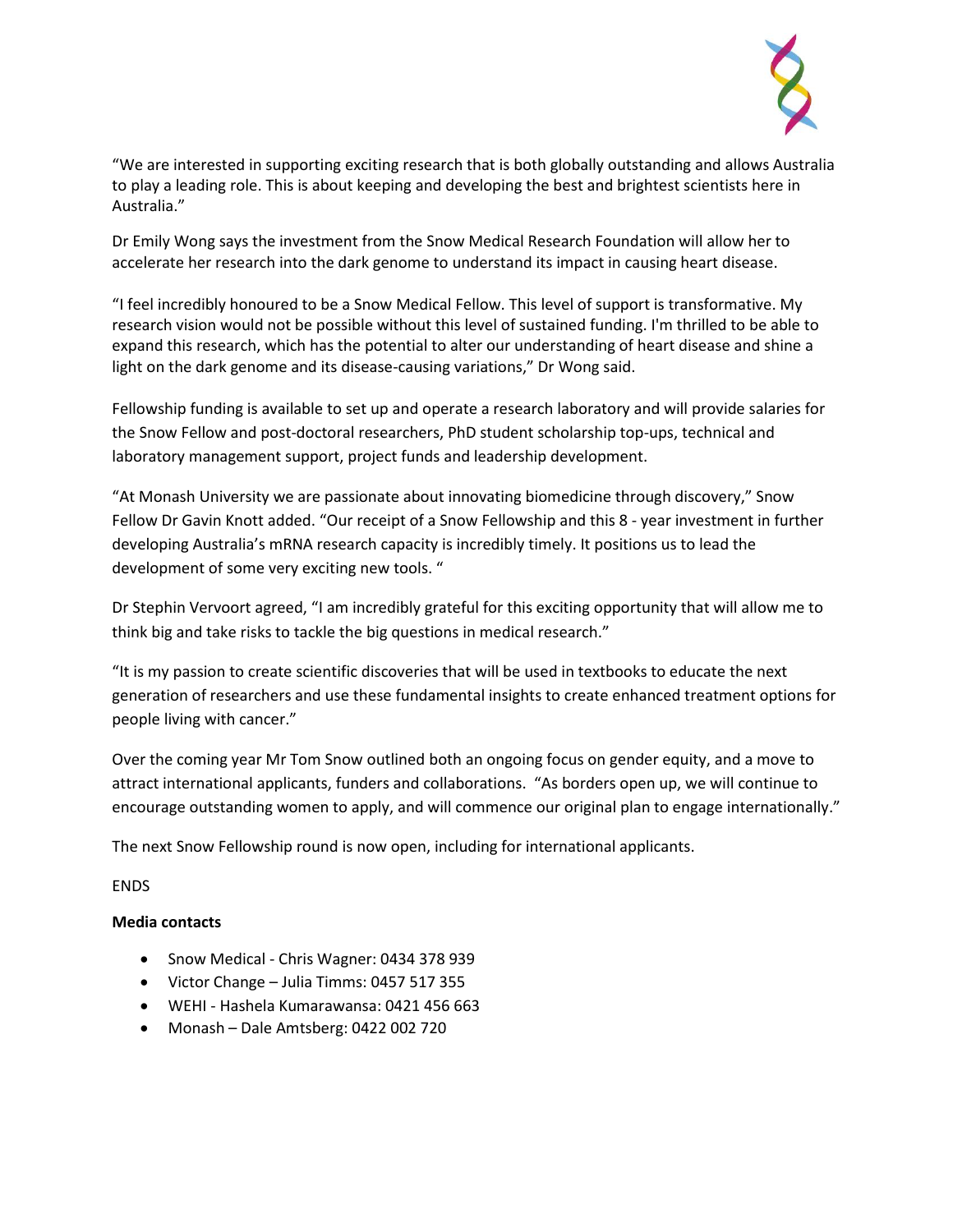

## **MEDIA RELEASE**

#### snowmedical.org.au

# **About the Fellows**

# **DR EMILY WONG:** *VICTOR CHANG CARDIAC RESEARCH INSTITUTE*

**Snow Fellowship: Decoding the dark genome to transform the diagnosis and treatment of cardiovascular disease**



Dr Emily Wong is head of the Regulatory Systems Laboratory at the Victor Chang Cardiac Research Institute.

As a Snow Fellow, Dr Wong will aim to redefine cardiac genetics by shedding light on the 'dark genome,' also known as the non-coding genome, which makes up over 98 percent of our DNA. The dark genome harbours regions that control the expression of all our genes as well as the vast majority of trait- and disease-linked DNA variants. Her research will use novel strategies to illuminate the function of the regulatory regions in the heart to transform our understanding of heart disease and to understand the system mechanics of healthy ageing.

Her interest in this field began during her PhD when she contributed

to international mammalian genome projects of iconic Australian mammals including the platypus and tammar wallaby at the start of the whole era of genome sequencing. These genomes have revolutionised our view of the human genome.

Dr Wong then moved to the UK to the European Bioinformatics Institute in Cambridge as an EMBO postdoctoral fellow where she elucidated how the functional genome changes and the impact of noncoding genetic variants at the beginnings of comparative functional genomics.

She was awarded an Australian Research Council (ARC) Discovery Early Career Researcher grant to return to Australia to work at the University of Queensland. During this time, she discovered the first example of an enhancer, an important type of regulatory element in the genome, conserved across 700 million years of animal evolution – from the sea sponge to mammals**.** This discovery was published in *Science* and is considered a fundamental discovery in evolution that has profound implications for biomedical research.

Dr Wong is also a National Health and Medical Research Council (NHMRC) Investigator (2022-6) at the Victor Chang Cardiac Research Institute, where her team of six scientists combines model organism research, large genomics datasets and computational strategies.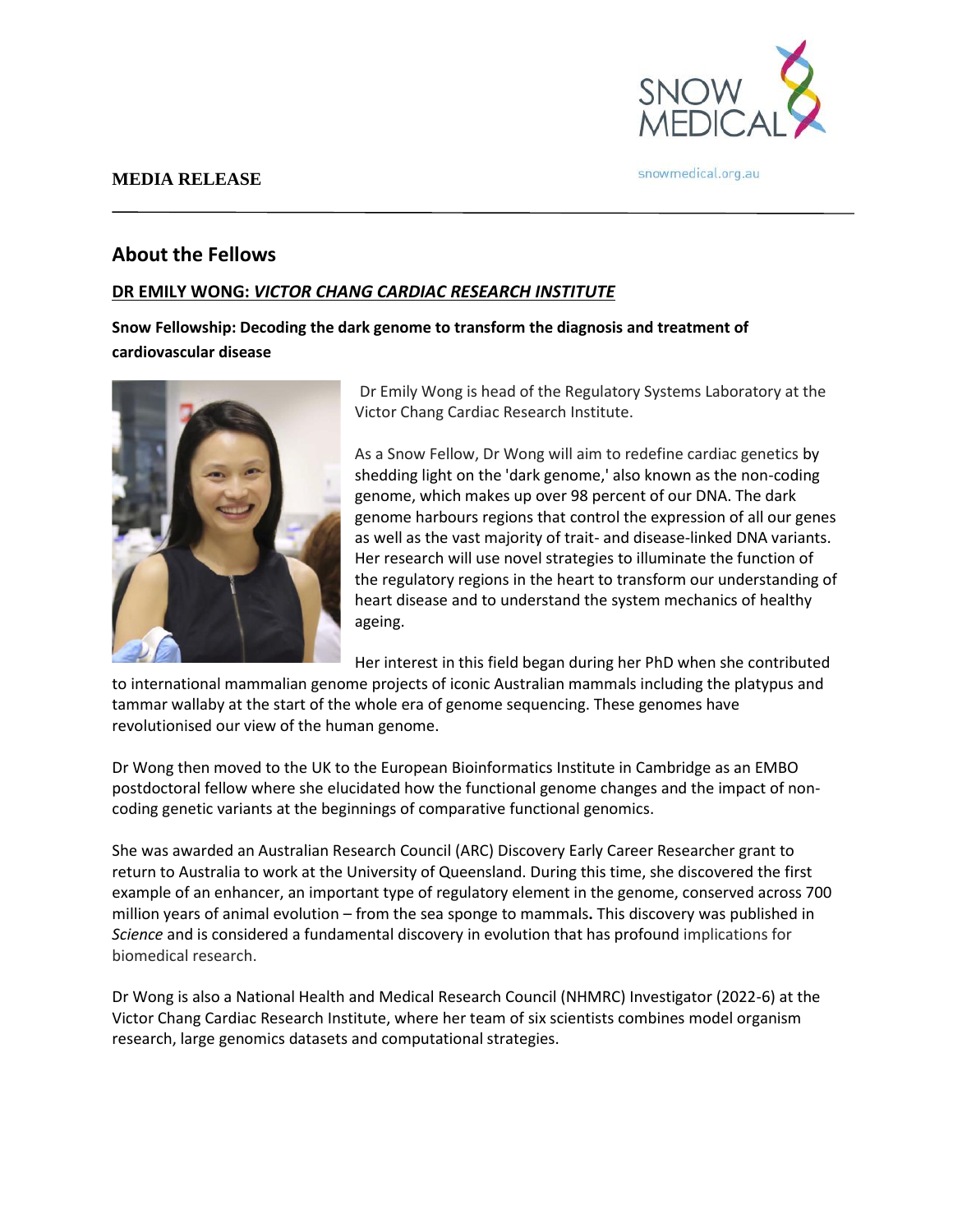

## **DR GAVIN KNOTT:** *MONASH UNIVERSITY*

**Snow Fellowship: Innovative tools to transform RNA biotechnology.**



Dr Gavin Knott is a Laboratory Head in the Biomedicine Discovery Institute and Department of Biochemistry and Molecular Biology at Monash University. Gavin has a long-standing interest in RNA. At Monash, his research program is focused on harnessing nature's toolbox to discover innovative solutions that empower RNA biomedicine.

Gavin completed a Bachelor of Science with first-class Honours in Biochemistry at the University of Western Australia where he received the Faculty of Life of Physical Sciences Medal. With a prestigious Hackett postgraduate scholarship, he completed a Ph.D. at the University of Western Australia under the supervision of Prof. Charlie Bond and A/Prof. Archa Fox. In 2016, Gavin relocated to the University of California, Berkeley to work with Nobel Laureate Prof.

Jennifer Doudna as a postdoctoral research fellow supported by an American Australian Association Fellowship. During a prolific 5-year postdoctoral fellowship, he made fundamental contributions to the understanding of CRISPR tools that are now used for RNA detection, DNA editing, and the control of gene editors. His work has been recognized with the Australian Society of Biochemistry and Molecular Biology Boomerang Award and the Robin Anders Young Investigator Award in 2019.

In 2021, Gavin was awarded an NHMRC Early Leadership Investigator Grant and returned to Australia to establish the Nucleic Acid Sensors lab in the Biomedicine Discovery Institute at Monash University. With the critically enabling support of a Snow Fellowship, Gavin and his team are working to uncover the next generation of innovative molecular tools to power the global RNA biomedicine revolution.

### **DR STEPHIN VERVOORT:** *WEHI (WALTER AND ELIZA HALL INSTITUTE OF MEDICAL RESEARCH)*



# **Snow Fellowship: Discovery and Targeting of Novel Molecular Regulators of RNA Polymerase II-driven Transcription in Cancer**

Dr Stephin Vervoort is a researcher in the field of gene regulation in cancer with over 10 years of experience. He currently heads a laboratory within the Epigenetic and Development division at WEHI that aims to unravel fundamental steps in transcription of DNA into mRNA.